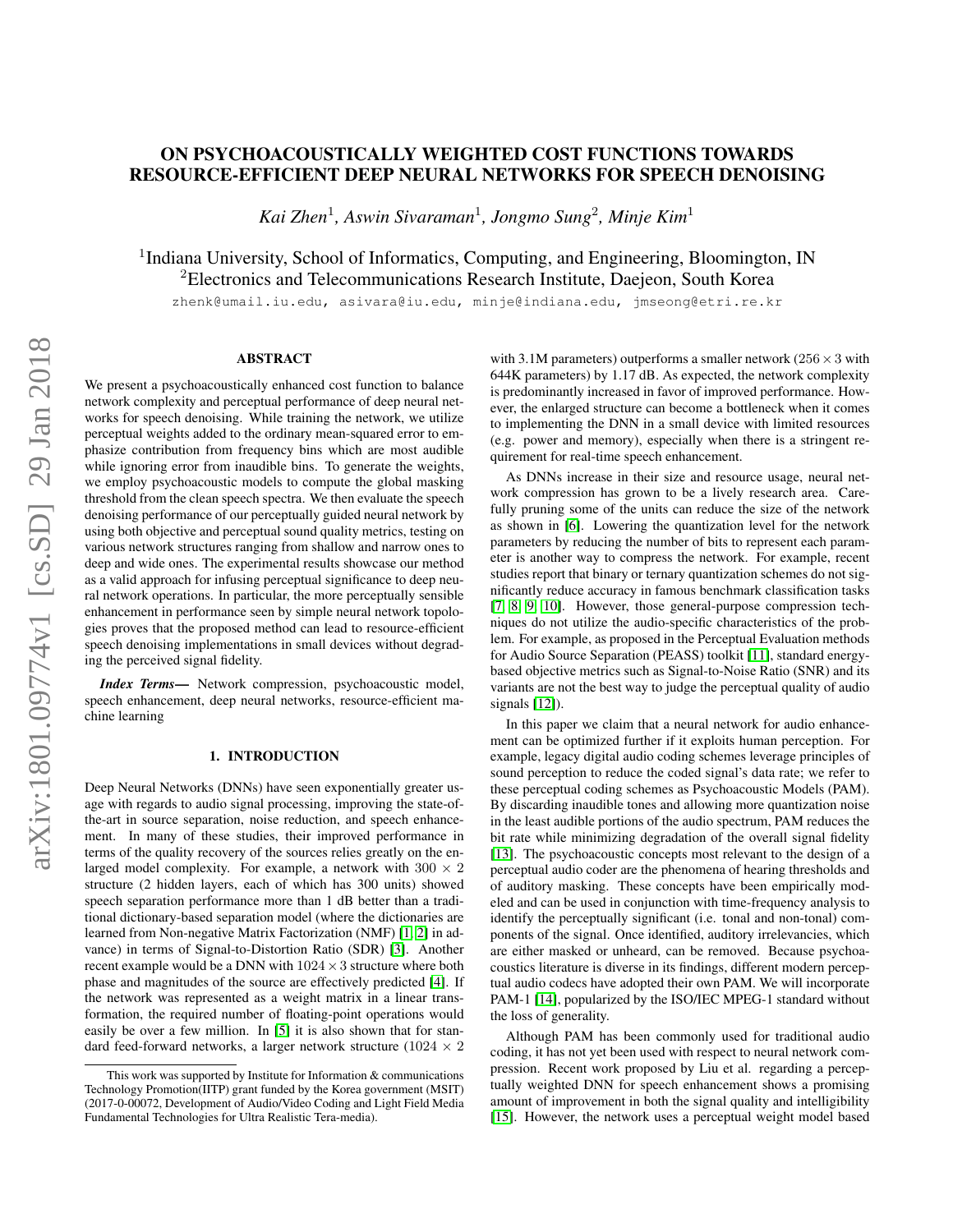on a sigmoid function applied to the signal, which prioritizes highenergy components of the target speech's spectral power. Although this assumption is valid in the case of speech, unlike PAM it does not hold across all types of audio. In this regard, our work generalizes and greatly expands upon the findings found by Liu et al.

In this paper, we present a perceptually weighted cost function to train a DNN that is structurally simpler, but conducts perceptually comparable speech denoising. To do this, we will generate meaningful weights based on the global masking threshold of our training data as prescribed by PAM-1, and then harmonize the weights with the mean-squared error. We evaluate denoising results from various network architectures and show that the proposed method leads to a more condensed network topology without losing the perceptual quality of the recovered speech.

#### 2. BACKGROUND

#### 2.1. Conventional Mask Learning Networks

The input of the mask learning model is the magnitude spectra of the noisy utterances  $X$  that approximates the mixture of speech and noise in the complex domain:  $\mathbf{X} \approx \mathbf{S} + \mathbf{N}^1$  $\mathbf{X} \approx \mathbf{S} + \mathbf{N}^1$ . Rectified Linear Units (ReLU) are common as the activation function to avoid the gradient vanishing problem. For the  $(i + 1)$ -th hidden layer, the feed-forward process is defined as follow:

<span id="page-1-1"></span>
$$
\mathbf{X}^{(i+1)} = \sigma_{\text{ReLU}} \Big( \tanh\big(\mathbf{W}^{(i)}\big) \Big( \mathbf{R}^{(i)} \odot \mathbf{X}^{(i)} \Big) + \tanh\big(\mathbf{b}^{(i)}\big) \Big), \ (1)
$$

where i indicates the layers with  $i = 0$  as the special case for the input layer (i.e.  $X^{(0)}$  stands for the input), and  $W^{(i)}$  and  $b^{(i)}$  are for the weights and bias, respectively.  $\odot$  denotes Hadamard product. In practice, we find it useful to conduct a smooth weight clipping by applying the hyperbolic tangent function to each weight and bias [\(1\)](#page-1-1), which will be bounded within the range of  $-1$  to  $+1$ . Dropout is applied to the output of a layer before it is fed to the next layer; for dropout, we use  $\mathbf{R}^{(i)}$  as the masking matrix for the *i*-th layer whose elements are binary values drawn from a Bernoulli distribution with parameter  $\rho^{(i)}$ .

The speech denoising networks are trained to predict the Ideal Ratio Mask (IRM) M, which can mask the input to recover the speech spectrogram  $S = M \odot X$  [\[16\]](#page-4-15). Hence, we employ the logistic function as the final layer activation, modifying [\(1\)](#page-1-1) as follows:

<span id="page-1-3"></span>
$$
\mathbf{X}^{(L+1)} = \sigma\left(\tanh\left(\mathbf{W}^{(L)}\right)\left(\mathbf{R}^{(L)}\odot\mathbf{X}^{(L)}\right) + \tanh\left(\mathbf{b}^{(L)}\right)\right)
$$

From this we define the mean-squared error function between the IRM and the network output:

$$
\mathcal{E}\left(\mathbf{M}||\mathbf{X}^{(L+1)}\right) = \frac{1}{FT} \sum_{t=1}^{T} \sum_{f=1}^{T} (\mathbf{X}_{f,t}^{(L+1)} - \mathbf{M}_{f,t})^2 \tag{2}
$$

where  $F$  and  $T$  are the number of input dimensions and the number of samples in the training data, respectively.

## 2.2. Psychoacoustic Models

Incorporation of a psychoacoustic model is essential to constructing a weight matrix which influences the cost function to focus on signal components of greatest perceptual significance. We utilize a



<span id="page-1-2"></span>Fig. 1. Plot of pyschoacoustic model components. PAM-1 identifies the tonal set ( red crosses) and then estimates a global masking threshold (green dotted line) on top of the absolute treshold of hearing (black dashed line). These components are all determined using the input signal's power spectral density (blue line). The shaded area between the PSD curve and the global masking threshold represents audible spectral energy.

simplified version of PAM-1, by only considering the tonal signal components and ignoring the non-tonal (i.e. noise-making) signal components. PAM-1 computes the global masking threshold for all frames of the input spectrogram. The threshold is computed first by performing a Sound Pressure Level (SPL) normalization of the training spectrogram (S) to determine the signal's Power Spectral Density (PSD):  $\mathbf{P} = P_N + 10 \log_{10} |\mathbf{S}|^2$ . Note that  $P_N$  is fixed to 90.302 dB. Then, the model identifies the tonal maskers, ignoring those which fall below the absolute threshold of hearing (ATH). A spreading function is used to generate masking curves for each tone. The combination of these individual masking curves plus the ATH yields the global masking threshold G. This implementation of PAM-1 is detailed in [\[14\]](#page-4-13). Fig. [1](#page-1-2) showcases the various components of the PAM-1 model for an example frame from the training data set.

## 3. PROPOSED PERCEPTUAL WEIGHTING

The proposed method reformulate a given ordinary cost function by using the perceptual weights derived from the masking curves computed from PAM-1. Using the training clean speech signal's power spectral density (P) and its corresponding global masking threshold (G), we define a perceptual weight matrix (H) which is applied to the network cost function [\(2\)](#page-1-3):

$$
\mathbf{H} = \log_{10} \left( \frac{10^{0.1} \mathbf{P}}{10^{0.1} \mathbf{G}} + 1 \right),\tag{3}
$$

Therefore, H is the log ratio between the signal power and the masked threshold rescaled from dB-SPL. Division is carried out in the element-wise fashion. The intuition behind this weight matrix definition can be understood by observing Fig. [1.](#page-1-2) For any signal energy in frequency bin  $f$  of the  $t$ -th time frame, if the signal's power is greater than its masking threshold, i.e.  $P_{f,t} > G_{f,t}$ , this tone must be audible. In Fig. [1,](#page-1-2) the audible regions are those where the blue line is higher than the green dotted line. On the other hand, if the power of the source spectrum is lower than the threshold, the region is masked and inaudible. With this understanding, we define weights bounded between 0 and  $\infty$ , whose smaller extreme says that the masking threshold is very large and any sound, such as the reconstruction error at that time-frequency bin, is not audible. Conversely,

<span id="page-1-0"></span><sup>&</sup>lt;sup>1</sup>We assume all data matrices are magnitude spectrograms, however the exact mixture is defined in the complex time-frequency domain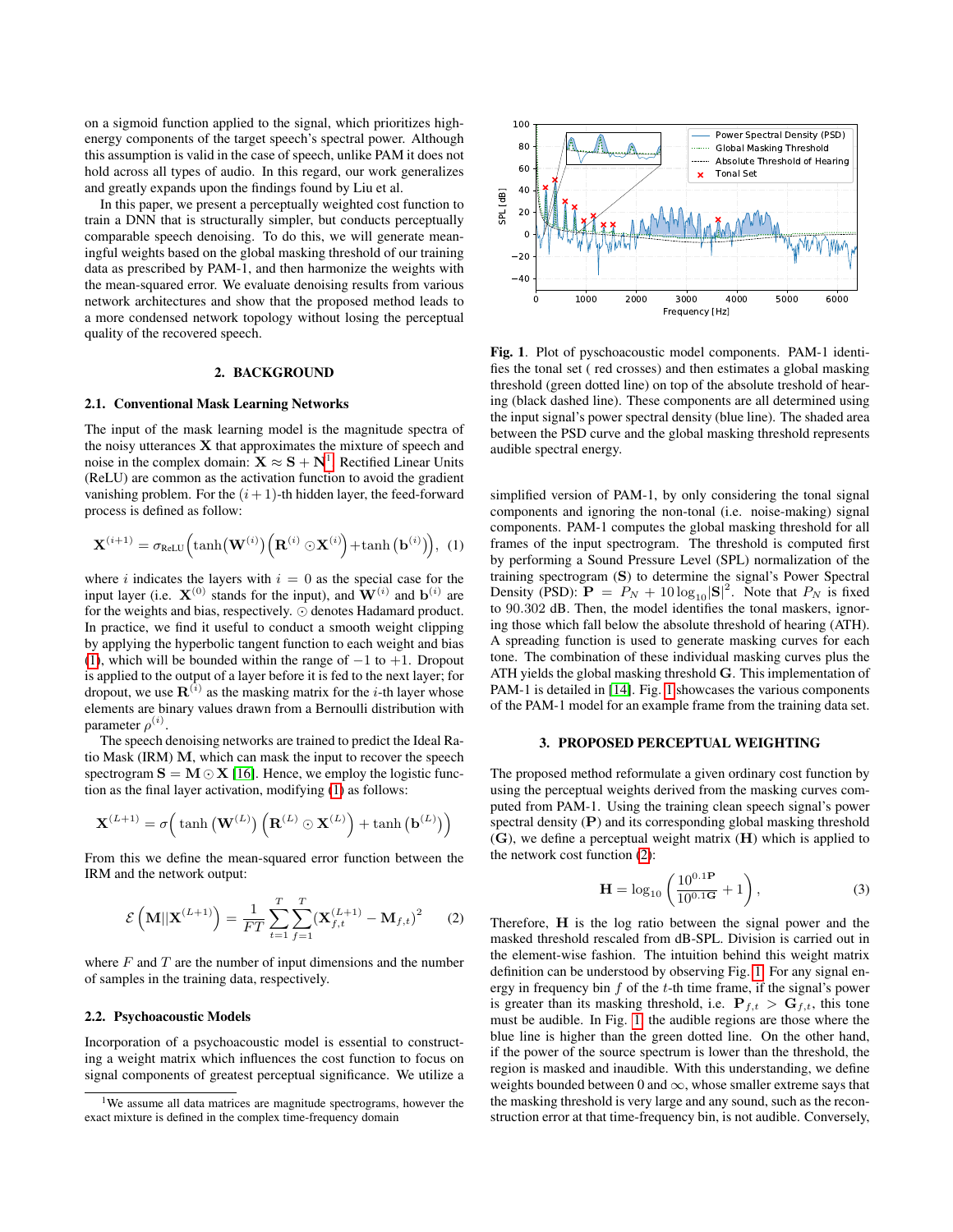

<span id="page-2-0"></span>**Fig. 2.** Comparison of power spectral density  $(P)$  (a) against perceptual weight matrix  $(H)$  (b) for a single training set speech utterance.

a large weight value means that the source spectral component is large and audible even considering the masking threshold. Therefore, the system should not create much error. Now that the weight matrix H encodes the perceptual importance of all time-frequency bins, we combine it with the original MSE function:

<span id="page-2-1"></span>
$$
\mathcal{E}\left(\mathbf{M}||\mathbf{X}^{(L+1)}\right) = \frac{1}{FT} \sum_{t=1}^{T} \sum_{f=1}^{T} \mathbf{H}_{f,t} (\mathbf{X}_{f,t}^{(L+1)} - \mathbf{M}_{f,t})^2.
$$
 (4)

Figure [2](#page-2-0) shows the training signal's power spectral density P compared to the perceptual weight matrix H for a short speech signal. Note that  $H$  roughly follows the spectral density while suppressing weaker areas with near-zero weights.

The expected benefit of using this weighting scheme is that the neural network prediction can enjoy a relaxed version of the error function that underweights the less audible output dimensions. As a result, the network can focus more on the narrower output dimensions–an easier optimization task that a smaller and compressed network can also solve with similar perceptual quality.

# 4. EXPERIMENTAL SETUP

• *Data Preparation*: The noisy dataset is constructed by mixing utterances from TIMIT corpus and ten non-stationary noise types used in [\[17\]](#page-4-16). For this, 10 speakers are randomly selected from the training set with equal gender probability. Each utterance is mixed with one of ten different noise types. Thus, 1, 000 noisy utterances are used for training. This same procedure is used to generate 200 noisy utterances for validation as well as another 400 utterances to create the test set. Noise signals used for training do not overlap with those for test mixtures.

Sources are normalized so that the mixture SNR is 0dB. The Short-Time Fourier Transform (STFT) is used with a 1024-point Hann window and a 75%-overlap for all spectrogram computation. The complex spectrogram of the clean signal (S) and the background noise (N) are mixed to create matrices of dimensions  $513 \times 199261$ for the training set and  $513 \times 34385$  for the validation set. The input mixture to be denoised is acquired by adding up S and N. For the larger networks (with 1024 or 2048 hidden units per layer) three consecutive spectra are then concatenated and vectorized to form an input vector of  $513 \times 3$ . Vectorizing consecutive input is common

practice to provide contextual information to fully connected neural networks. For the smaller networks (with 128 or 512 hidden units per layer), the individual frames are the input. The mini-batch size is 256 throughout the training procedure.

The energy-based Ideal Ratio Mask (IRM) gives us a nonnegative real-valued masking matrix  $\mathbf{M} = \frac{|\mathbf{S}|^2}{|\mathbf{S}|^2 + |I|}$  $\frac{|S|^2}{|S|^2+|N|^2}$ . The source spectrogram is recovered by multiplying the mask to the mixture spectrogram, i.e.  $S \approx M \odot X$ . We chose IRM to be our target signal, but the proposed perceptual weighting can be used for other targets, such the source magnitude spectra, without the loss of generality.

• *Parameter Settings*: As we seek a condensed network structure, we limit the maximum number of hidden layers to be 3, each of which can have 128, 512, 1024, and 2048 units, totalling 12 different network topologies assessed in this experiment. The weights per layer are initialized from the truncated normal distribution divided by the square root of the size of the layer, where the standard deviation is set to be 0.1. We use MSE as our cost function. Learning rates are set to be  $10^{-5}$  or  $10^{-6}$  given different model topologies. For the dropout rate on the input layer, we choose  $\rho^{(0)} = 0.95$  to keep most of the units active in most models, but for the concatenated input layer we use 0.5. Dropout rate is set to be  $\rho^{(l)} = 0.6$  for the "wider" hidden layers (2048 units), 0.7 for layers with 1024 units and 0.8 for 512 units. Due to a limited space, the paper only shows the results from the best-fit parameter configuration which we found via validation. Each choice of model structure is trained with two different error functions: with and without the perceptual weights.

• *Model Training*: The model is trained in TensorFlow using the Adam optimizer [\[18\]](#page-4-17). The number of epochs is set to be 5, 000. The training time varies in a range between 14 to 28 hours given different network structures and parameter settings, but the proposed perceptual weighting does not notably reduce training time.

## 5. EXPERIMENTAL RESULTS

For the present, we use the BSS Eval toolbox to evaluate the objective sound quality [\[12\]](#page-4-11), as well as the STOI and PEASS toolkits for the perceptual evaluation [\[11\]](#page-4-10)[\[19\]](#page-4-18). These separation metrics are used to compare the denoised speech results obtained from the proposed neural network, using either the conventional MSE cost function [\(2\)](#page-1-3) or the perceptually weighted MSE cost function [\(4\)](#page-2-1).

## <span id="page-2-2"></span>5.1. Objective Quality Assessment

We use BSS\_Eval toolbox [\[12\]](#page-4-11) to objectively compare the denoising quality over two groups of models. Particularly, we consider three measures: SIR for the ratio of the source over the remaining interference, SAR to measure the amount of artifacts introduced during the separation process, and SDR to reflect the overall source separation performance. These measures are calculated for each reconstructed utterance and are presented in Fig. [3](#page-3-0) as weighted averages over 400 speech signals based on the lengths of the signals.

The weighted models overlook noise below the global masking threshold, focusing instead on audible noise affecting human speech perception. Because of this, the model does not objectively denoise the utterance, resulting in a slightly lower SIR (Fig. [3](#page-3-0) (b)) than the unweighted model. However, the perceptual models add barely any artifacts in comparison to the unweighted models (Fig. [3](#page-3-0) (c)). Similarly, the output SDR of networks utilizing the PAM weights is still comparable to that from conventional denoising networks (Fig. [3](#page-3-0) (a)). Irrespective of the cost function being weighted or unweighted,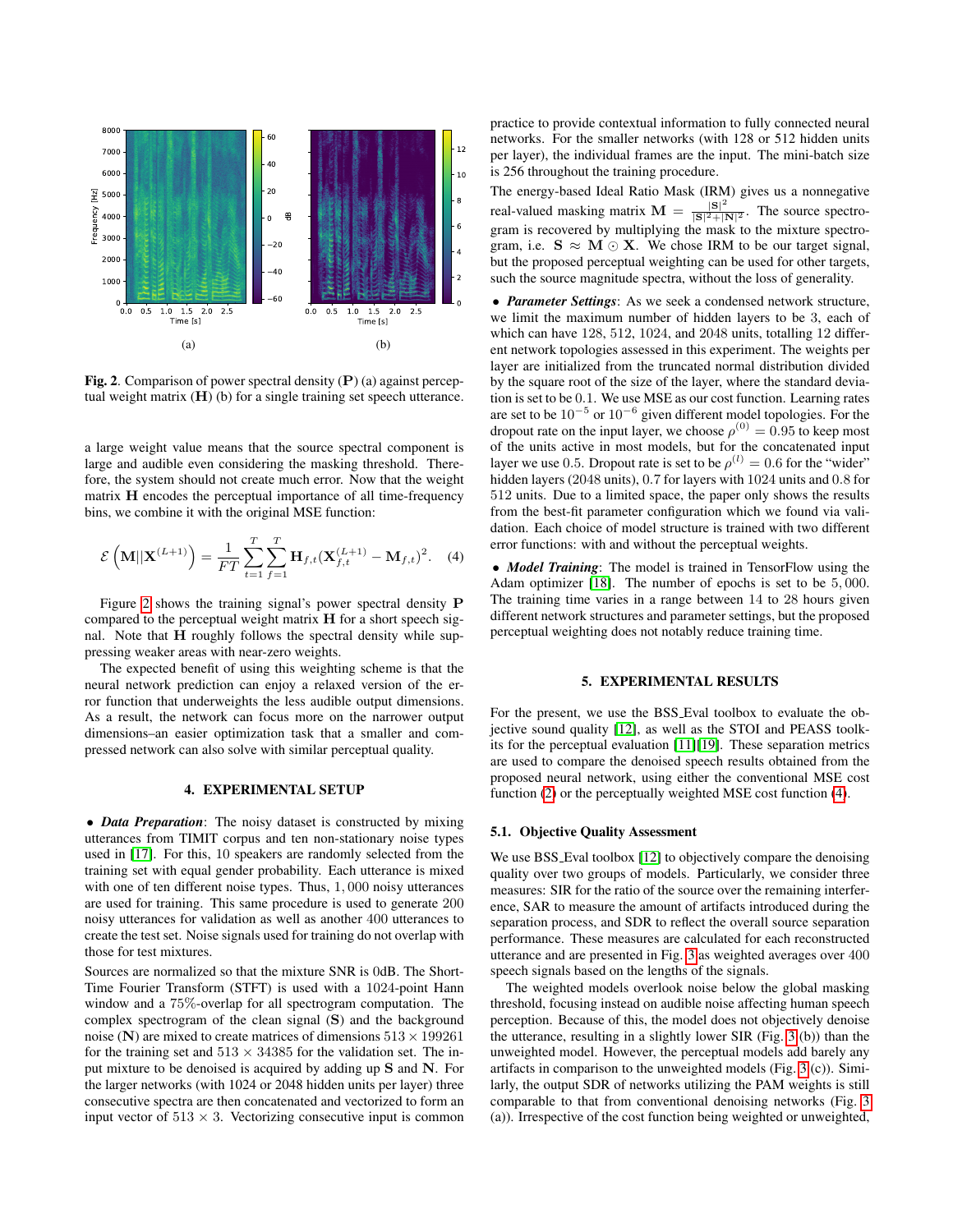

<span id="page-3-0"></span>Fig. 3. Comparison of BSS-Eval and PEASS Software scores.



<span id="page-3-1"></span>Fig. 4. Comparison of Short-Time Objective Intelligibility scores.

there is a trend–wider and deeper neural networks guarantee better objective separation quality. This trend justifies the popularity of deep learning for speech denoising tasks. However, we argue that the variation of the perceptual quality with respect to the model complexity has a different pattern.

## 5.2. Perceptual Quality Assessment

PEASS measures the the perceptual quality of the denoised speech signals. In the case of single-channel source separation there are three metrics: Overall, Interference-related, and Artifact-related Perceptual Scores (OPS, IPS, and APS). These perceptual scores complement objective measures SDR, SIR and SAR, respectively. For all 12 network topologies considered, the proposed perceptual weighting yields higher OPS (Fig. [3](#page-3-0) (d)). While SDR is highly contingent on network complexity, OPS is well-maintained even by shallow networks. As discussed in Section [5.1,](#page-2-2) PAM-weighted networks do not equally consider all frequency bins. Therefore, the IPS is reasonably lower than that from non-PAM models (Fig. [3](#page-3-0) (e)). However, artifacts introduced from perceptual weighting are also dampened which leads to higher APS (Fig. [3](#page-3-0) (f)). Overall, we can conclude that the PEASS evaluation metrics says that the proposed perceptual weighting leads to compressed network structures that do not suffer from as much perceptual performance drop as the ones that minimize an unweighted MSE cost function.

We additionally verify the effect of the proposed weighted cost function on Short Time Objective Intelligibility (STOI) scores [\[19\]](#page-4-18). In Fig. [4,](#page-3-1) we see that the average STOI score from weighted models is marginally higher, which reassures the stability of the perceptual weighting scheme. However, we stay conservative in asserting that the proposed method improves speech intelligibility, a claim which can be researched further by performing subjective evaluation of audio quality with frameworks such as MUSHRA [\[20\]](#page-4-19).

## 6. CONCLUSION

In this paper, we proposed a psychoacoustically weighted cost function that leads to a more efficient network structure for speech denoising tasks. Such efficient networks are with a less number of parameters, so that their implementations are hardware-friendly especially in the resource-constrained environments, while they maintain comparable perceptual quality. In the future, we plan to investigate the effect of the proposed perceptual weighting scheme on the other